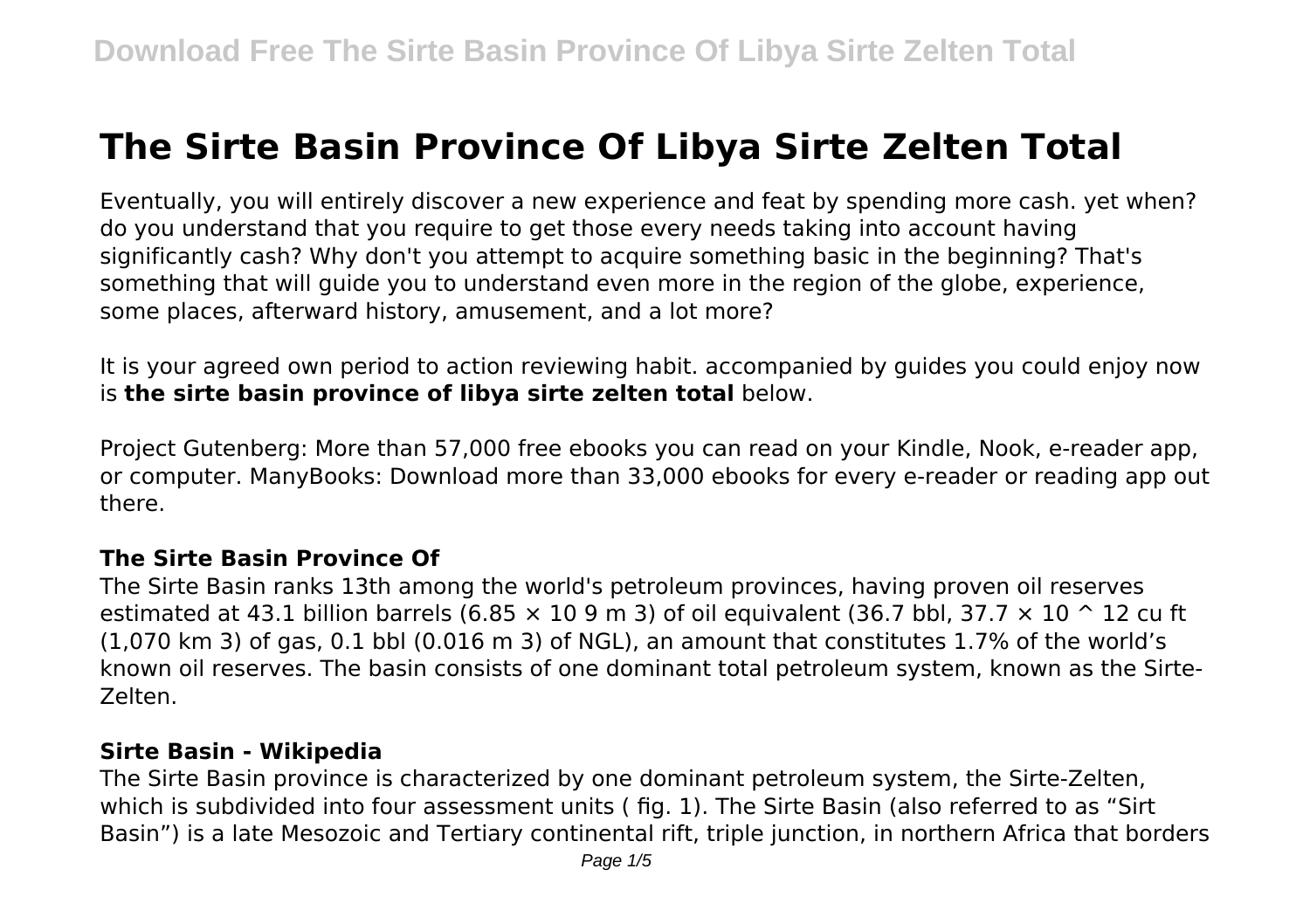a relatively stable Paleo-

# **The Sirte Basin Province of Libya—Sirte-Zelten Total ...**

It includes an area about the size of the Williston Basin of the north-ern United States and southern Canada (?490,000 square kilome-ters). The province contains one dominant total petroleum system, the Sirte-Zelten, based on geochemical data. The Upper Cretaceous Sirte Shale is the primary hydrocarbon source bed.

#### **The Sirte Basin province of Libya, Sirte-Zelten total ...**

The Sirte Basin is a triple-junction continental rift along the northern margin of Africa (fig. 2). It is bordered on the north by the Gulf of Sirte (Sidra) in the Mediterranean Sea. Although the Nubian Uplift rises to 3,000 m south of the Sirte Basin, much of 4 The Sirte Basin Province of Libya—Sirte-Zelten Total Petroleum System

# **The Sirte Basin Province of Libya—Sirte-Zelten Total ...**

The Sirte (Sirt) Basin province ranks 13th among the world?s petroleum provinces, having known reserves of 43.1 bil-lion barrels of oil equivalent (36.7 billion barrels of oil, 37.7 tril-lion cubic feet of gas, 0.1 billion barrels of natural gas liquids). It includes an area about the size of the Williston Basin of the north-ern United States and southern Canada (?490,000 square kilome-ters).

# **The Sirte Basin province of Libya; Sirte-Zelten total ...**

The Sirte Basin is the most prolific hydrocarbon basin in North Africa and is ranked 13th among the world's petroleum basins (Ahlbrandt, 2001). It is a Late Mesozoic and Cenozoic rift-sag basin...

# **The Sirte Basin Province of Libya—Sirte-Zelten Total ...**

Abstract The Sirte Basin is the most prolific hydrocarbon basin in North Africa and is ranked 13th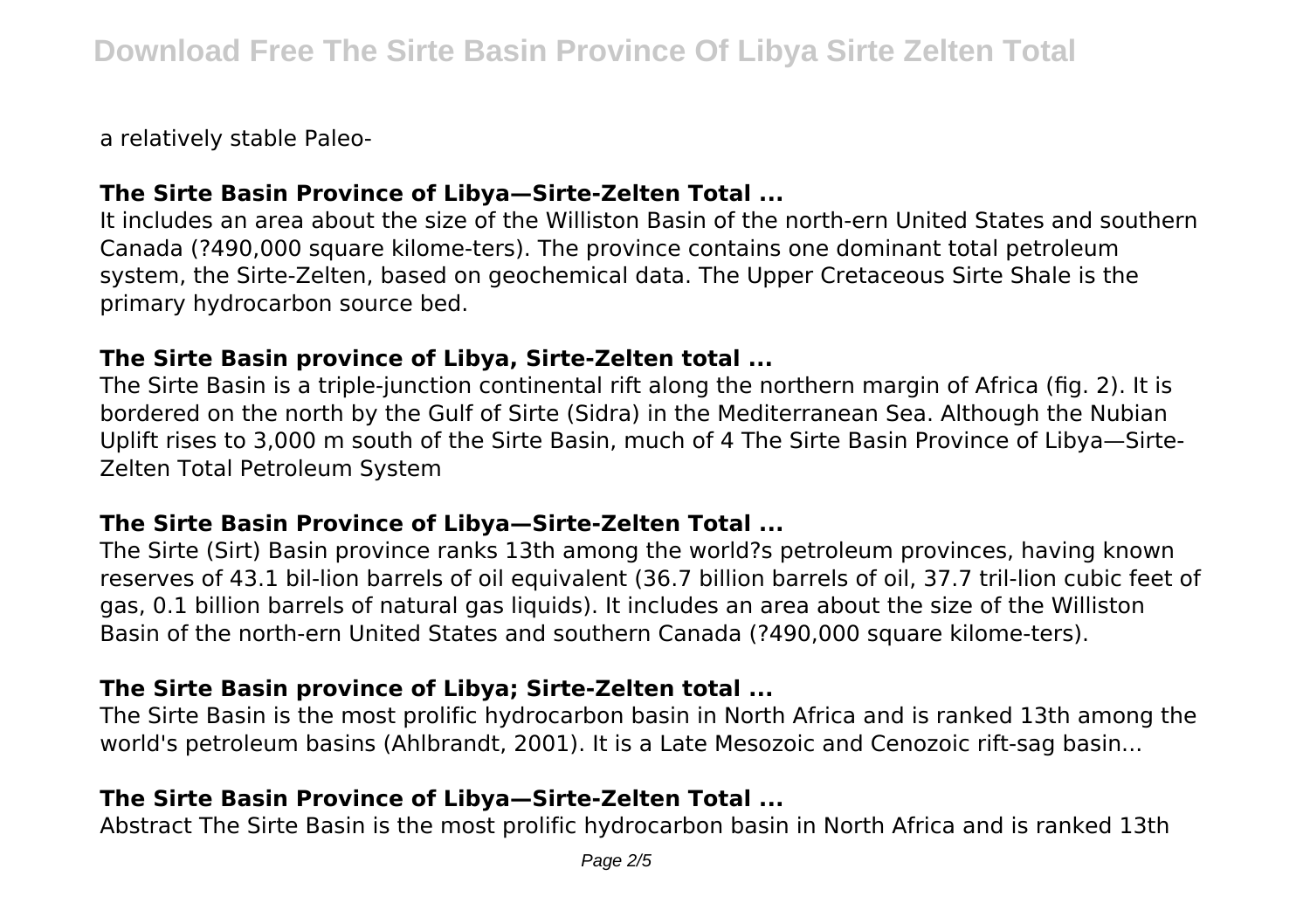among the world's petroleum basins (Ahlbrandt, 2001). It is a Late Mesozoic and Cenozoic rift-sag...

## **Emerging Exploration Potential in a Super Basin: The Sirte ...**

The Sirte Basin province of Libya [electronic resource] : Sirte-Zelten total petroleum system / by Thomas S. Ahlbrandt. Format Online Resource Book

## **The Sirte Basin province of Libya Sirte-Zelten total ...**

the sirte basin province of libya sirte zelten total, as one of the most functioning sellers here will very be in the middle of the best options to review. Page 1/10. Download File PDF The Sirte Basin Province Of Libya Sirte Zelten Total LibGen is a unique concept in the category of eBooks, as this

# **The Sirte Basin Province Of Libya Sirte Zelten Total**

DESCRIPTION: There is one dominant petroleum system in the Sirte Basin sourced by the Cretaceous (Campanian) Sirte Shale that has been explored in the offshore to water depths of 200 m. This hypothetical unit encompasses the offshore area in the Gulf of Sirte in water depths between 200 m and 2,000 m.

# **Offshore Sirte Hypothetical Assessment Unit 20430103**

Assessment of shale-oil resources of the Sirte Basin Province, Libya, 2019 Using a geology-based assessment methodology, the U.S. Geological Survey estimated undiscovered, technically recoverable mean resources of 23.7 billion barrels of shale oil and 23 trillion cubic feet of associated gas in the onshore part of the Sirte Basin Province of Libya.

# **World Oil and Gas Resource Assessments**

Ahlbrandt TS (2001) The Sirte Basin Province of Libya—Sirte-Zelten total petroleum system. U.S. Geol Survey Bull 2202–F:1–29 Google Scholar Ahlbrandt TS (2002) Petroleum geology and total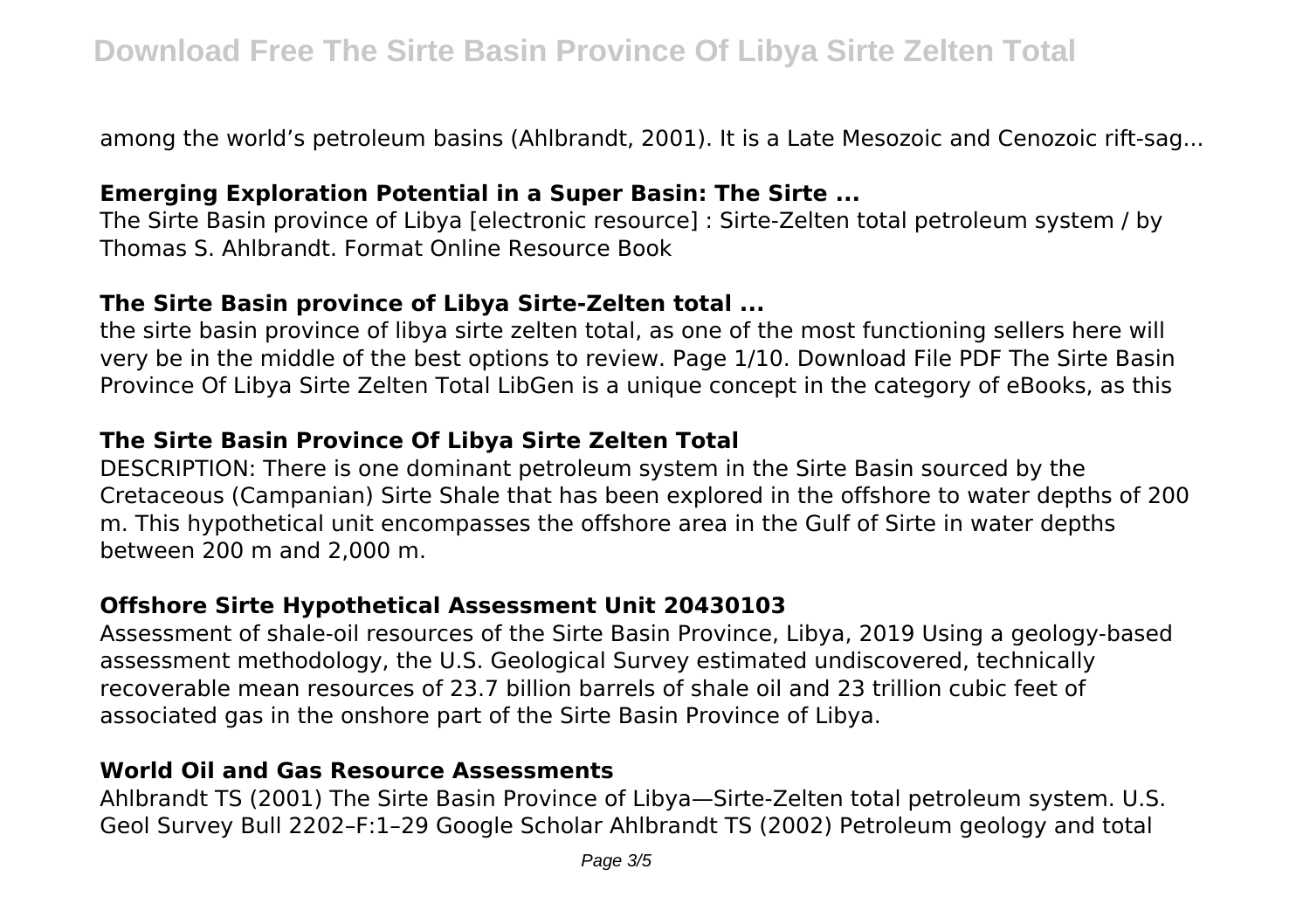petroleum systems of the Widyan Basin and interior platform of Saudi Arabia and Iraq.

# **Regional Geology and Petroleum Systems of the Main ...**

About 80% of Libya's proven oil reserves are located in the Sirte Basin Province, which accounts for 90% of the country's oil output. The province ranks 13th among the world's petroleum provinces, having known reserves of 43.1 billion barrels ...

## **National Oil Corporation - Wikipedia**

Using a geology-based assessment methodology, the U.S. Geological Survey estimated undiscovered, technically recoverable mean resources of 23.7 billion barrels of shale oil and 23 trillion cubic feet of associated gas in the onshore part of the Sirte Basin Province of Libya.

# **Assessment of shale-oil resources of the Sirte Basin ...**

Brand New Book \*\*\*\*\* Print on Demand \*\*\*\*\*.The Sirte (Sirt) Basin province ranks 13th among the world s petroleum provinces, having known reserves of 43.1 bil-lion barrels of oil equivalent (36.7 billion barrels of oil, 37.7 tril-lion cubic feet of gas, 0.1 billion barrels of natural gas liquids).

# **Read PDF > The Sirte Basin Province of Libya, Sirte-Zelten ...**

The Sirte Basin is a late Mesozoic and Cenozoic triple junction continental rift (extensional basin) along northern Africa that was initiated during the late Jurassic Period. It borders a relatively stable Paleozoic craton and cratonic sag basins along its southern margins.

# **Sirte Basin - WikiMili, The Free Encyclopedia**

The Gialo High is a relatively small horst block in the eastern Sirte Basin of the Libyan oil fields. About 80% of Libya's proven oil reserves are located in the Sirte Basin Province, which accounts for 90% of the country's oil output. For example, much of the petroleum found in the Sirte Basin, Libya